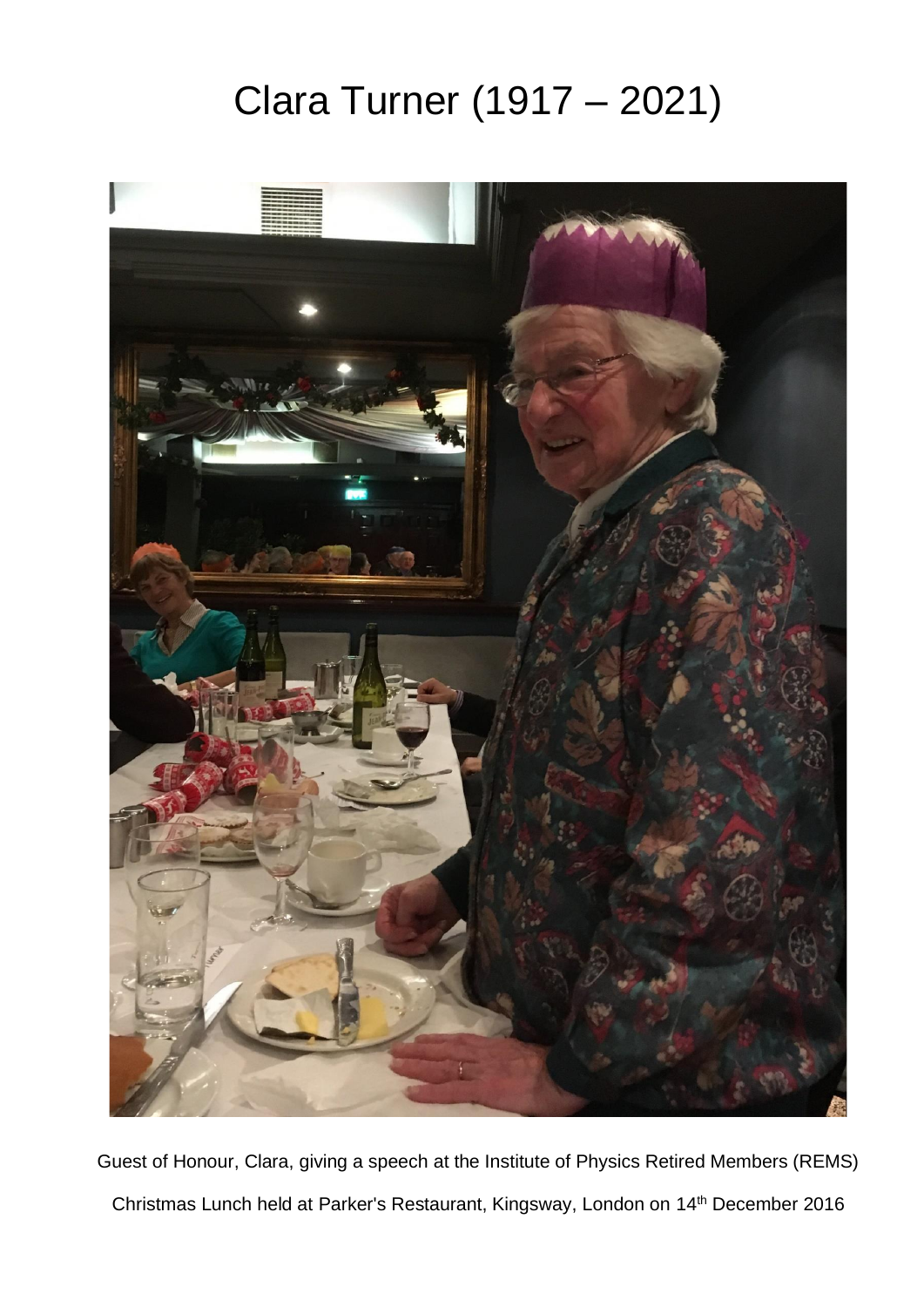

Clara's Daughter, Elizabeth Warriner, writes:

"*Portrait of Clara by Michel de Klerk who was a famous designer and a family friend of my grandfather. When we cleared out her rooms we found an edition of an architectural periodical called wendingen, from 1926, which was a retrospective of de Klerk's work including the designs for the furniture made for my grandfather's wedding, which is now in the Rijksmuseum and the Stedelijks museum in Amsterdam*"

On the 10<sup>th</sup> December 1917 in Amsterdam, a taxi rushed home from the opera, and baby Clara was born. Thus began a lifelong passion for travel, engineering and music, especially opera!

The 2<sup>nd</sup> of lawyer Joachim Polenaar's 4 daughters, Clara grew up surrounded by artists, designers, scientists, and musicians. This extraordinary background underpinned her own remarkable achievements throughout her life. Her family expected its girls to excel: one aunt wrote a standard Dutch Chemistry textbook, another was a paediatrician with internationally recognised insights into childhood allergies, and 2 others were a dentist and an art teacher. All the family were fluent linguists. With such inspiring figures in her daily life, it is unsurprising that Clara had such a range of interests, dedication to learning, and professional success throughout her life.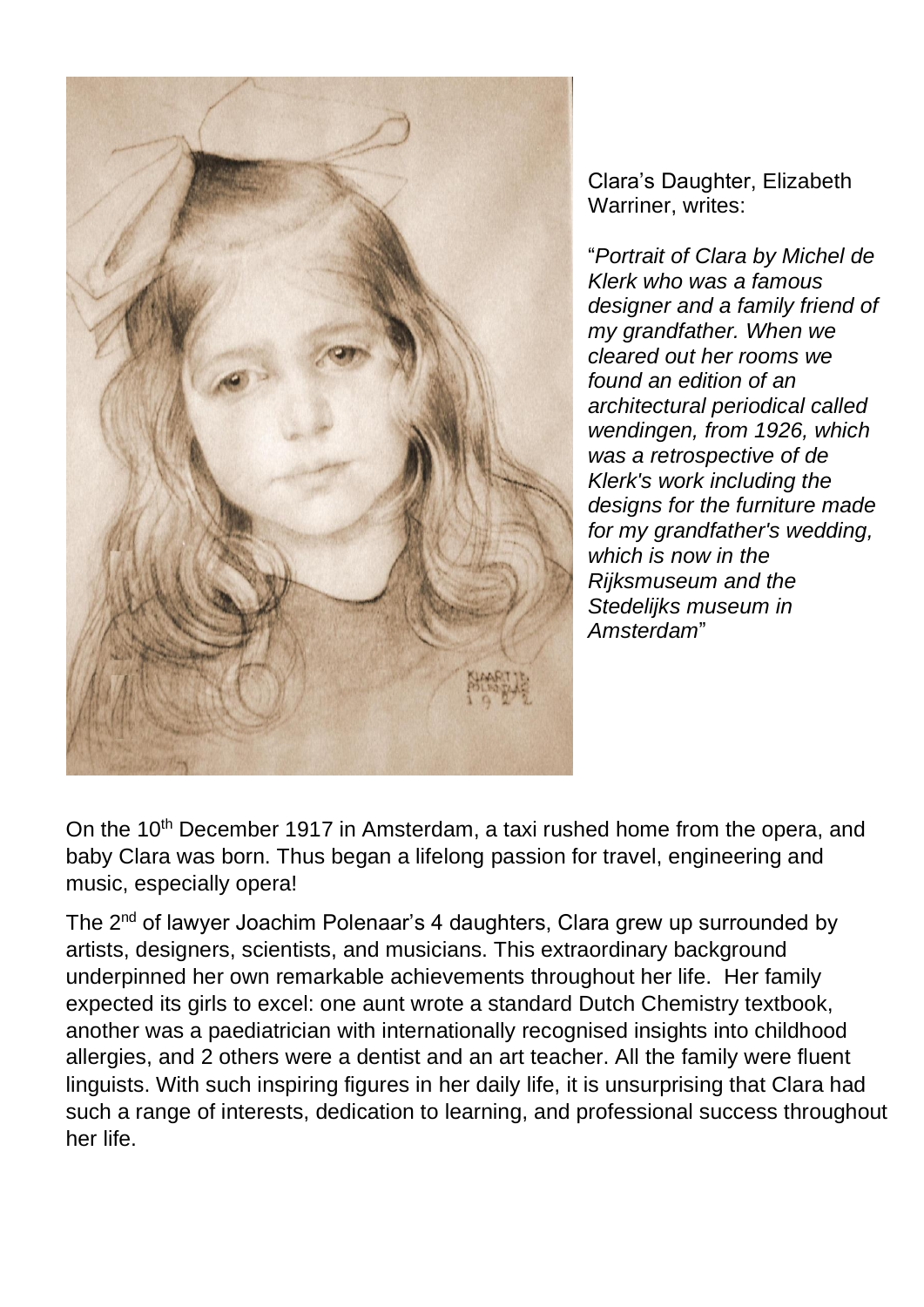In her youth, Clara enjoyed learning, sport and music. Her education at the first Dutch Montessori secondary school shaped her independent way of thinking and a drive to follow her curiosity that equipped her well for her working life in research. The Polenaars were a very active family. Jo, her father, believed in "Mens Sana in Corpore Sano" (Healthy mind in healthy body) and did gymnastic exercises well into his eighties. As a child, Clara was a competitive gymnast and recalls marching in the parade introducing the 1928 Amsterdam Olympics, where a member of her gymnastics club won a gold medal. Clara followed her father's example throughout her life, playing sports and riding a bike until quite recently - she was very fit even at 103!

From school, she went to Amsterdam University to study Physics, excelling as a student and going on to research X-ray Crystallography for her graduate work. She had a great sense of fun. Her laboratory overlooked the canal, and on quiet winter days she would throw a lump of sodium out of the window and watch astonished passersby as it fizzed along the ice and exploded with a flash.

While at university, she met Albert Emmering, her "lieve Apie" who became her first husband. Her Sister Chel tells how as their relationship developed their mother berated Clara for holding hands in public "People will think you're engaged!". Typical of her independence and directness, Clara replied "We are!". Clara and Albert married in 1940. However as Dutch Jews under Nazi occupation, the family had to go into hiding. Tragically, Albert was arrested and died in Auschwitz. Her parents and sisters survived the war and all 4 sisters eventually left Holland. The experience undoubtedly shaped their determination to live life to the full. 3 emigrated to New Zealand, but Clara decided her best opportunity to develop her scientific work was in Britain where she met and married my father Henry in October 1950. They settled in Hayes, beginning an exceptional partnership in work and play that lasted for 51 years until Henry's death in 2002.

Clara was always invested in both family and work, perhaps best illustrated when in 1952, heavily pregnant with me, she returned to Amsterdam to sit the final viva of her doctorate before the examiners and an audience of proud friends and relatives. When Dot was born in 1954, we moved to a larger house, 9 Rosebery Gardens in Ealing. My parents worked together at the Electrical Research Association (ERA) in Perivale, but money was tight so both taught evening classes. Tiger, the cat, always walked Clara to the bus stop and met her there when she came home. One evening she got a lift, and the cat was nowhere to be seen. My dad found her still waiting at the bus stop. Even with such busy working lives, my parents performed in choirs and opera groups and Clara played the violin in a local orchestra. They encouraged us to take part too. Both under 10, we appeared on stage in "The Bartered Bride", and in costume on the Southall Operatic carnival float. We often fell asleep to the sound of singing from downstairs, when friends came round to make music. As a teenager, I enjoyed playing violin duets with Clara, but our outraged cat, Minouche, did not, and would demand to be let out.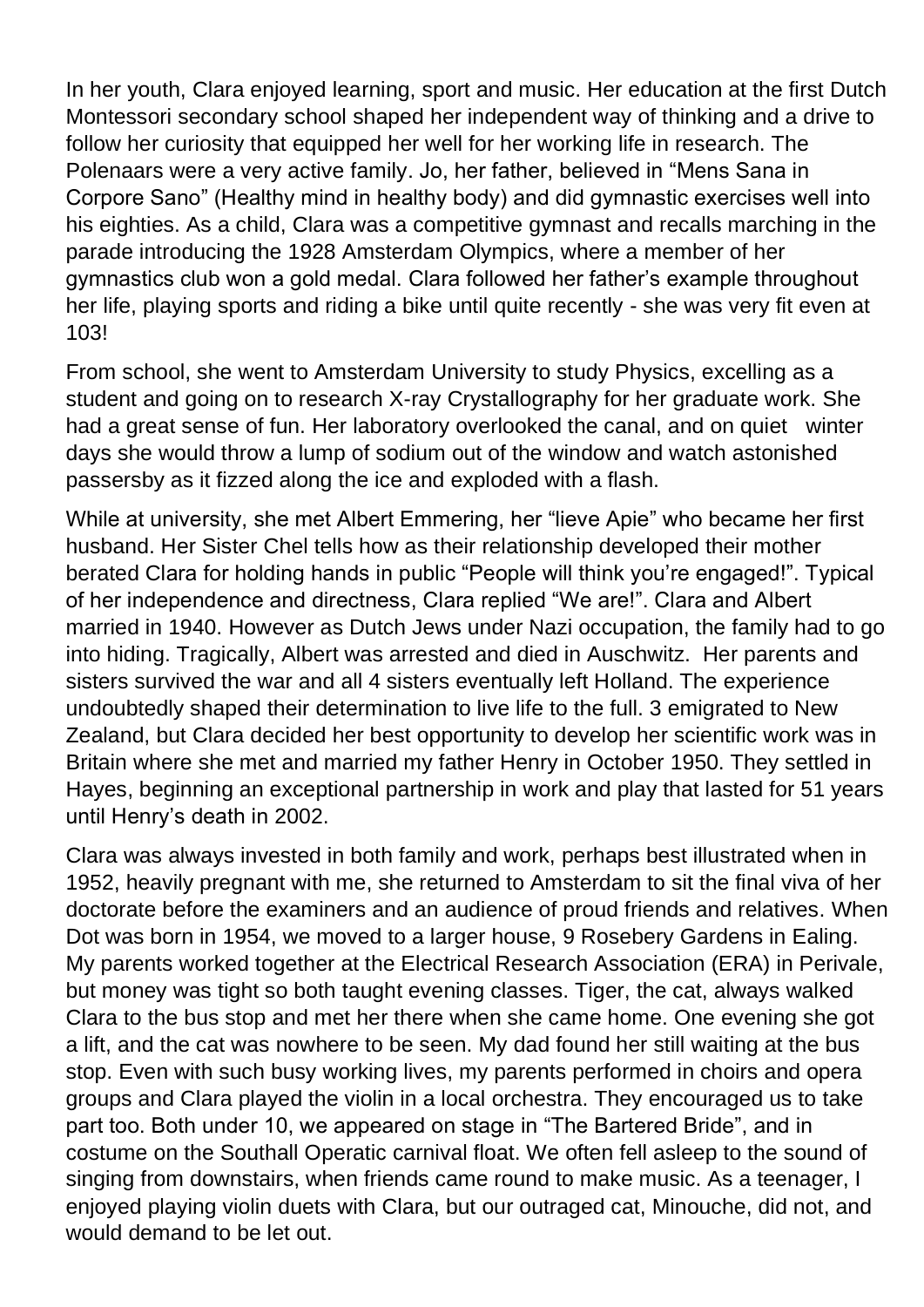Everyone's a critic! Clara's love of music and theatre was instilled in her family, and several of us, notably her grandchildren, Peter and Rachel, have made our careers in the arts.

When the ERA transferred to Leatherhead in 1963, we moved into a new house in Ashtead where Clara lived until 2016. There was plenty of room for two teenagers, our English grandmother and the obligatory cat, as well as frequent guests, including Dutch and New Zealand family. My parents were always hospitable. One of my university friends, Gary Mudd, stayed for a year while working locally as part of his sandwich course. During a 1974 work trip to Poland they generously invited a young couple they met to my wedding at their request. On the day, they didn't arrive, but left a parcel and note on the doorstep with fervent thanks for giving them the chance to travel here. It contained a lovely embroidered table runner which I still own.

Both Fellows of the Institute of Physics, my parents travelled widely, to represent Britain at international conferences and committees, and to carry out ERA research, visiting many European countries, the USA, South America and the far east. On one such visit to China, they were in Beijing the day before the Tiananmen Square protests. Together, they contributed to some unusual projects including the channel tunnel, the Maglev train, ejector seats and testifying as expert witnesses in court. Their work won international recognition in Chicago in 1978, as the only married couple to receive the prestigious IEEE Ragnar Holm Scientific Achievement Award for their contributions to electrical contact theory and application. Clara retired officially in 1977, but continued freelance work until Henry retired in 1990.

This opened a new phase of life to pursue her interests. She was an enthusiastic member of the International Club, the Arts Society and 2 U3A branches. A friend relates how, after a full day in Oxford on a U3A trip, she went up to her hotel room for a much-needed nap, but Clara, who was 20 years older and in her 90s, went down to the pool for a swim. Until she was 98, she took the train to London to Institute of Physics Retired members meetings; they celebrated her 100<sup>th</sup> birthday by taking her out to lunch. When she moved to Rosebery Manor in 2016, she contracted the local taxi firm to take her to bridge, art classes, opera appreciation, science discussions and lectures, as well as hosting French conversation in her comfortable sitting room in the home, where she could provide her guests with delicious cake. Within the home, she was an energetic participant in many activities and trips.

All her life, Clara kept contact with her 3 sisters Dora, Nettie and Chel by letter and latterly by email and Skype. In 1950s Ealing , Christmas began in September when carefully wrapped parcels of toys and gifts were sent, by sea, to New Zealand. My cousin Anja remembers the parcels arriving, and changing the words of a Dutch song from "Dank u Sinter Klaasje" (Thanks, Santa) to "Dank u Tante Claartje" (Thanks Aunty Clara). Meanwhile, in England, large sacks of clothes and toys arrived from New Zealand. Clara visited New Zealand several times - with Henry, alone after his death, and with Dot in 2006. In an apt symmetry her first trip was with her 92-year-old father and, in 2010 when I joined her for her final trip, she herself was 92.